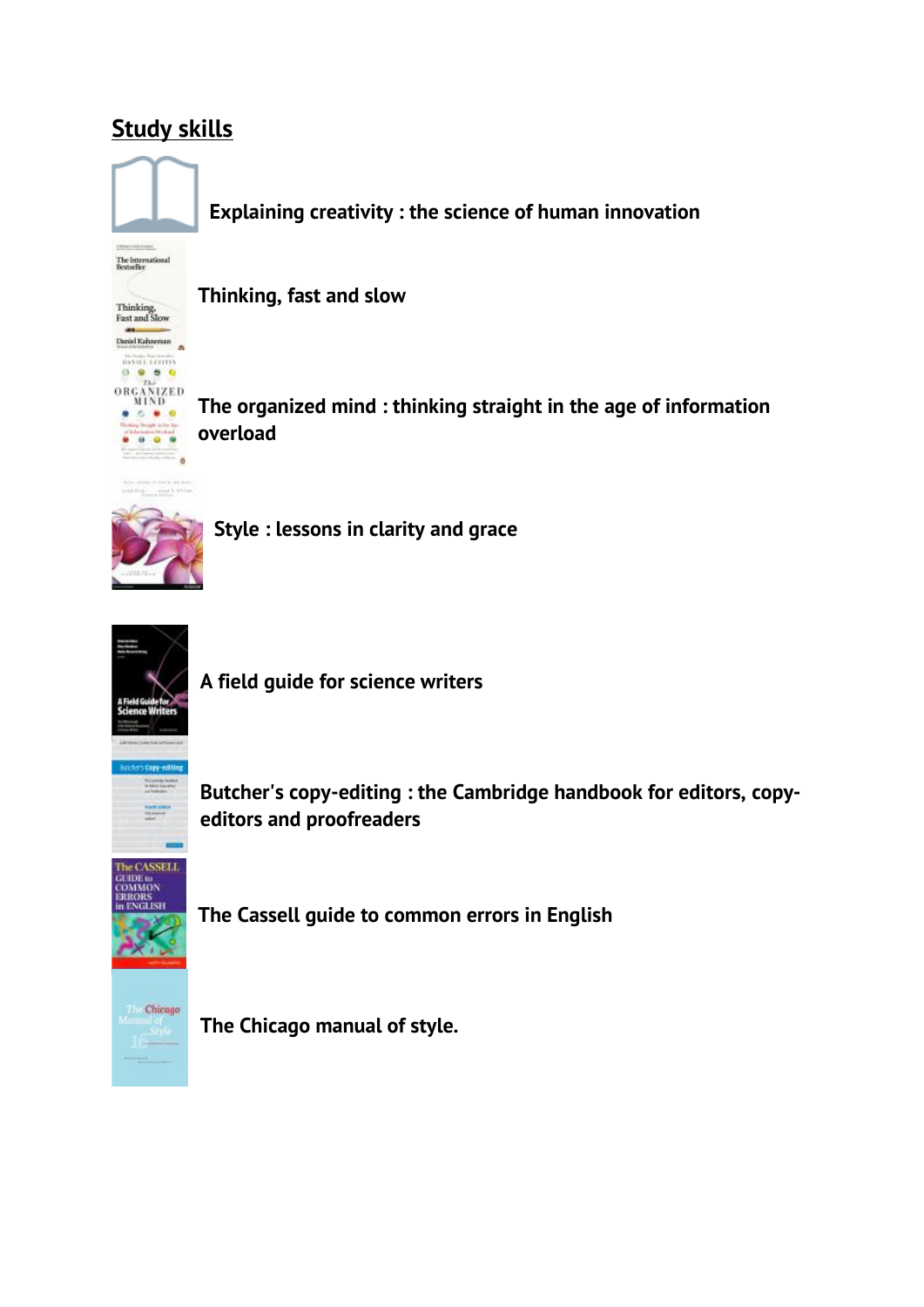

**[Writing bids and funding applications](http://solo.bodleian.ox.ac.uk/primo-explore/fulldisplay?docid=oxfaleph015654380&context=L&vid=SOLO&lang=en_US&search_scope=LSCOP_STX&adaptor=Local%20Search%20Engine&tab=local&query=any,contains,Writing%20bids%20and%20funding%20applications%20/&offset=0)**



**[Writing at university : a guide for students](https://solo.bodleian.ox.ac.uk/primo-explore/fulldisplay?docid=oxfaleph013088277&context=L&vid=SOLO&lang=en_US&search_scope=LSCOP_STX&adaptor=Local%20Search%20Engine&isFrbr=true&tab=local&query=any,contains,Writing%20at%20university%20:%20a%20guide%20for%20students&offset=0)**

**[Authoring a PhD : how to plan, draft, write, and finish a doctoral](http://solo.bodleian.ox.ac.uk/primo-explore/fulldisplay?docid=oxfaleph015492707&context=L&vid=SOLO&lang=en_US&search_scope=LSCOP_STX&adaptor=Local%20Search%20Engine&isFrbr=true&tab=local&query=any,contains,Authoring%20a%20PhD%20:%20how%20to%20plan,%20draft,%20write,%20and%20finish%20a%20doctoral%20thesis%20or%20dissertation%20/&sortby=rank&facet=frbrgroupid,include,238529856&offset=0)  [thesis or dissertation](http://solo.bodleian.ox.ac.uk/primo-explore/fulldisplay?docid=oxfaleph015492707&context=L&vid=SOLO&lang=en_US&search_scope=LSCOP_STX&adaptor=Local%20Search%20Engine&isFrbr=true&tab=local&query=any,contains,Authoring%20a%20PhD%20:%20how%20to%20plan,%20draft,%20write,%20and%20finish%20a%20doctoral%20thesis%20or%20dissertation%20/&sortby=rank&facet=frbrgroupid,include,238529856&offset=0)**



**[Improving your written English : ensure your grammar, punctuation](http://solo.bodleian.ox.ac.uk/primo-explore/fulldisplay?docid=oxfaleph015207778&context=L&vid=SOLO&lang=en_US&search_scope=LSCOP_STX&adaptor=Local%20Search%20Engine&tab=local&query=any,contains,Improving%20your%20written%20English%20:%20ensure%20your%20grammar,%20punctuation%20and%20spelling%20are%20up%20to%20scratch%20/&offset=0)  [and spelling are up to scratch](http://solo.bodleian.ox.ac.uk/primo-explore/fulldisplay?docid=oxfaleph015207778&context=L&vid=SOLO&lang=en_US&search_scope=LSCOP_STX&adaptor=Local%20Search%20Engine&tab=local&query=any,contains,Improving%20your%20written%20English%20:%20ensure%20your%20grammar,%20punctuation%20and%20spelling%20are%20up%20to%20scratch%20/&offset=0)**



**[Informative writing](http://solo.bodleian.ox.ac.uk/primo-explore/fulldisplay?docid=oxfaleph013261867&context=L&vid=SOLO&lang=en_US&search_scope=LSCOP_STX&adaptor=Local%20Search%20Engine&isFrbr=true&tab=local&query=any,contains,Informative%20writing%20/&offset=0)**



**[How to use your reading in your essays](http://solo.bodleian.ox.ac.uk/primo-explore/fulldisplay?docid=oxfaleph017403056&context=L&vid=SOLO&lang=en_US&search_scope=LSCOP_STX&adaptor=Local%20Search%20Engine&isFrbr=true&tab=local&query=any,contains,How%20to%20use%20your%20reading%20in%20your%20essays%20/&sortby=rank&facet=frbrgroupid,include,240284750&offset=0)**



**[How to write better essays](http://solo.bodleian.ox.ac.uk/primo-explore/fulldisplay?docid=oxfaleph015192550&context=L&vid=SOLO&lang=en_US&search_scope=LSCOP_ALL&adaptor=Local%20Search%20Engine&isFrbr=true&tab=local&query=any,contains,How%20to%20write%20better%20essays%20/&sortby=rank&facet=frbrgroupid,include,238200447&facet=tlevel,include,physical_item&offset=0)**



**Gwynne's grammar : [the ultimate introduction to the writing of good](http://solo.bodleian.ox.ac.uk/primo-explore/fulldisplay?docid=oxfaleph019500706&context=L&vid=SOLO&lang=en_US&search_scope=LSCOP_ALL&adaptor=Local%20Search%20Engine&isFrbr=true&tab=local&query=any,contains,Gwynne%27s%20grammar%20:%20the%20ultimate%20introduction%20to%20the%20writing%20of%20good%20English%20%5b...%5d%20:%20incorporating%20St&sortby=rank&facet=frbrgroupid,include,241313106&offset=0) English [...] : incorporating [Strunk's guide to style \[...\]](http://solo.bodleian.ox.ac.uk/primo-explore/fulldisplay?docid=oxfaleph019500706&context=L&vid=SOLO&lang=en_US&search_scope=LSCOP_ALL&adaptor=Local%20Search%20Engine&isFrbr=true&tab=local&query=any,contains,Gwynne%27s%20grammar%20:%20the%20ultimate%20introduction%20to%20the%20writing%20of%20good%20English%20%5b...%5d%20:%20incorporating%20St&sortby=rank&facet=frbrgroupid,include,241313106&offset=0)**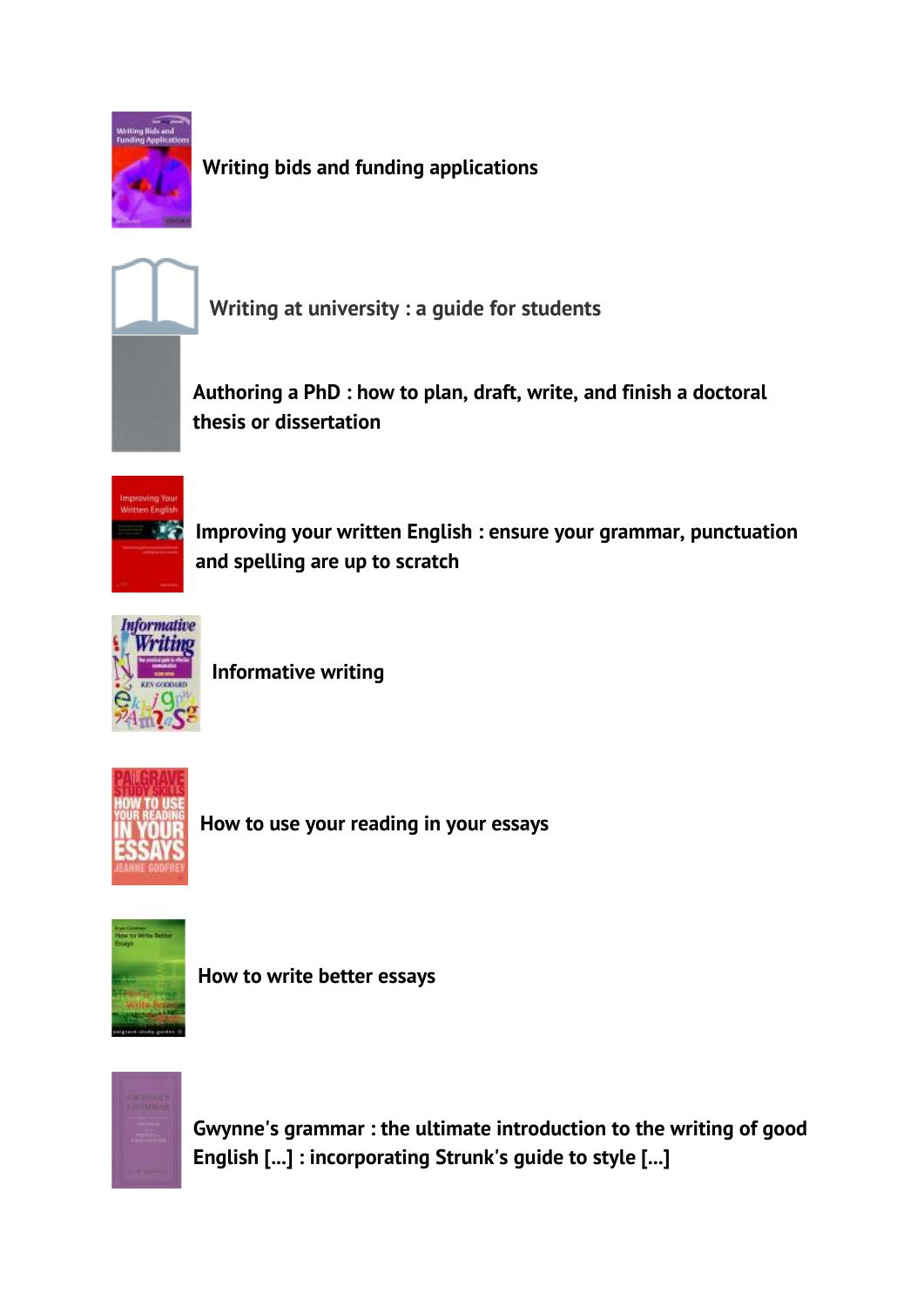

**[Writing well](http://solo.bodleian.ox.ac.uk/primo-explore/fulldisplay?docid=oxfaleph016438152&context=L&vid=SOLO&lang=en_US&search_scope=LSCOP_ALL&adaptor=Local%20Search%20Engine&tab=local&query=any,contains,Writing%20well%20/&offset=0)**



**[A pocket style manual](http://solo.bodleian.ox.ac.uk/primo-explore/fulldisplay?docid=oxfaleph021617128&context=L&vid=SOLO&lang=en_US&search_scope=LSCOP_ALL&adaptor=Local%20Search%20Engine&isFrbr=true&tab=local&query=any,contains,A%20pocket%20style%20manual%20/&sortby=rank&facet=frbrgroupid,include,241113943&offset=0)**



**[Political keywords : using language that uses us](http://solo.bodleian.ox.ac.uk/primo-explore/fulldisplay?docid=oxfaleph015949170&context=L&vid=SOLO&lang=en_US&search_scope=LSCOP_ALL&adaptor=Local%20Search%20Engine&tab=local&query=any,contains,Political%20keywords%20:%20using%20language%20that%20uses%20us%20/&offset=0)**

**[Successful scientific writing : a step-by-step guide for the biological](http://solo.bodleian.ox.ac.uk/primo-explore/fulldisplay?docid=oxfaleph015066286&context=L&vid=SOLO&lang=en_US&search_scope=LSCOP_ALL&adaptor=Local%20Search%20Engine&isFrbr=true&tab=local&query=any,contains,Successful%20scientific%20writing%20:%20a%20step-by-step%20guide%20for%20the%20biological%20and%20medical%20sciences%20/&sortby=rank&facet=frbrgroupid,include,238134154&offset=0)  [and medical sciences](http://solo.bodleian.ox.ac.uk/primo-explore/fulldisplay?docid=oxfaleph015066286&context=L&vid=SOLO&lang=en_US&search_scope=LSCOP_ALL&adaptor=Local%20Search%20Engine&isFrbr=true&tab=local&query=any,contains,Successful%20scientific%20writing%20:%20a%20step-by-step%20guide%20for%20the%20biological%20and%20medical%20sciences%20/&sortby=rank&facet=frbrgroupid,include,238134154&offset=0)**



**[Bird by bird : some instructions on writing and life](https://solo.bodleian.ox.ac.uk/primo-explore/fulldisplay?docid=oxfaleph019104268&context=L&vid=SOLO&lang=en_US&search_scope=LSCOP_STX&adaptor=Local%20Search%20Engine&tab=local&query=any,contains,Bird%20by%20bird%20:%20some%20instructions%20on%20writing%20and%20life&offset=0)**



**[MHRA style guide : a handbook for authors and editors](http://solo.bodleian.ox.ac.uk/primo-explore/fulldisplay?docid=oxfaleph019503342&context=L&vid=SOLO&lang=en_US&search_scope=LSCOP_ALL&adaptor=Local%20Search%20Engine&isFrbr=true&tab=local&query=any,contains,MHRA%20style%20guide%20:%20a%20handbook%20for%20authors%20and%20editors%20/&sortby=rank&facet=frbrgroupid,include,238465940&offset=0)**



**[How to write a thesis](http://solo.bodleian.ox.ac.uk/primo-explore/fulldisplay?docid=oxfaleph015417577&context=L&vid=SOLO&lang=en_US&search_scope=LSCOP_STX&adaptor=Local%20Search%20Engine&isFrbr=true&tab=local&query=any,contains,How%20to%20write%20a%20thesis%20/&sortby=rank&facet=frbrgroupid,include,238456670&offset=0)**



**Making sense : [a student's guide to research and writing in](http://solo.bodleian.ox.ac.uk/primo-explore/fulldisplay?docid=oxfaleph015770810&context=L&vid=SOLO&lang=en_US&search_scope=LSCOP_STX&adaptor=Local%20Search%20Engine&isFrbr=true&tab=local&query=any,contains,Making%20sense%20:%20a%20student%27s%20guide%20to%20research%20and%20writing%20in%20geography%20&%20environmental%20sciences%20/&offset=0)  geography & [environmental sciences](http://solo.bodleian.ox.ac.uk/primo-explore/fulldisplay?docid=oxfaleph015770810&context=L&vid=SOLO&lang=en_US&search_scope=LSCOP_STX&adaptor=Local%20Search%20Engine&isFrbr=true&tab=local&query=any,contains,Making%20sense%20:%20a%20student%27s%20guide%20to%20research%20and%20writing%20in%20geography%20&%20environmental%20sciences%20/&offset=0)**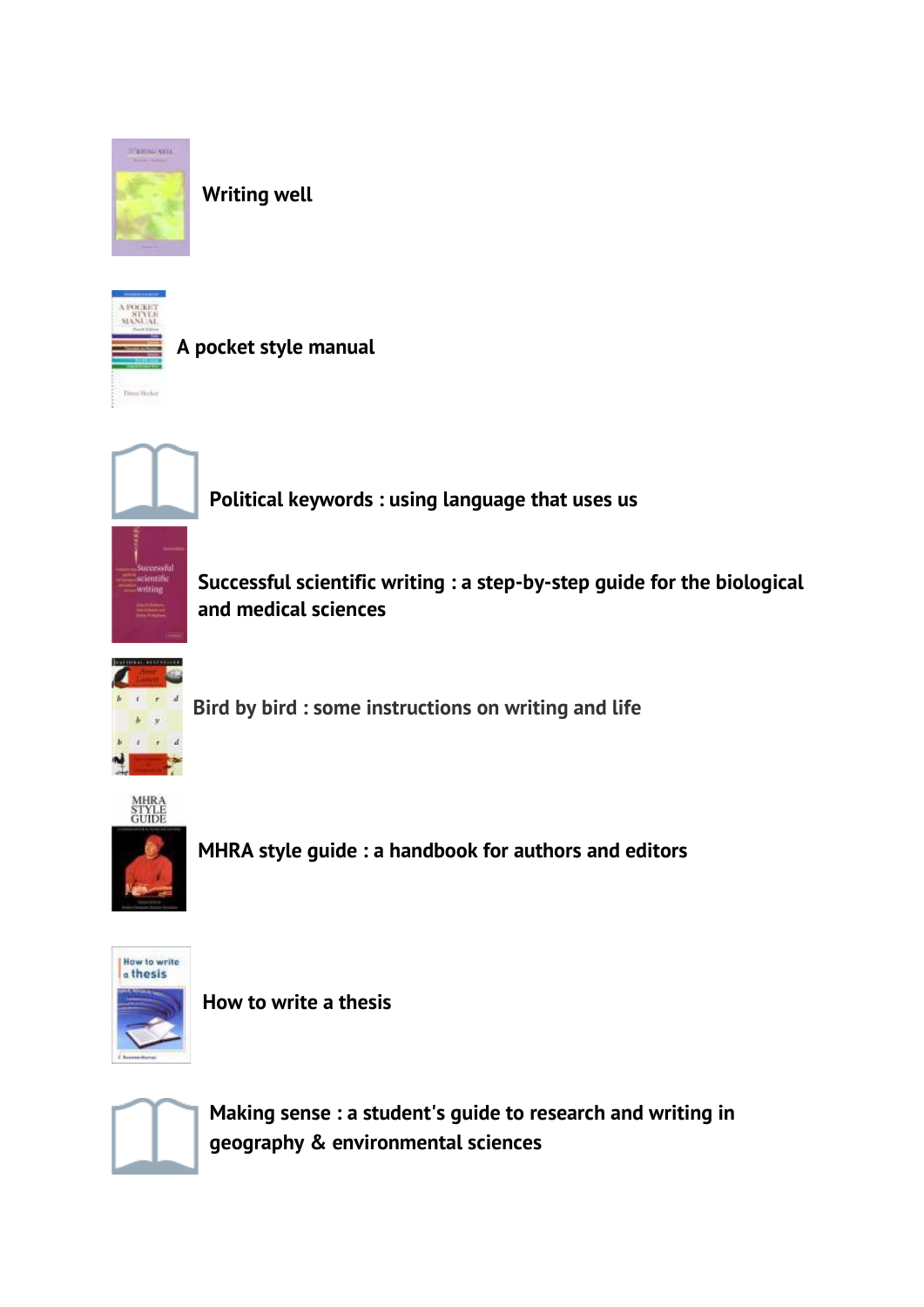

**Making sense : [a student's guide to](http://solo.bodleian.ox.ac.uk/primo-explore/fulldisplay?docid=oxfaleph015784204&context=L&vid=SOLO&lang=en_US&search_scope=LSCOP_STX&adaptor=Local%20Search%20Engine&isFrbr=true&tab=local&query=any,contains,Making%20sense%20:%20a%20student%27s%20guide%20to%20research%20and%20writing%20:%20engineering%20and%20the%20technical%20sciences%20/&offset=0) research and writing : [engineering and the technical sciences](http://solo.bodleian.ox.ac.uk/primo-explore/fulldisplay?docid=oxfaleph015784204&context=L&vid=SOLO&lang=en_US&search_scope=LSCOP_STX&adaptor=Local%20Search%20Engine&isFrbr=true&tab=local&query=any,contains,Making%20sense%20:%20a%20student%27s%20guide%20to%20research%20and%20writing%20:%20engineering%20and%20the%20technical%20sciences%20/&offset=0)**



**Making sense : [a student's guide to research and writing](http://solo.bodleian.ox.ac.uk/primo-explore/fulldisplay?docid=oxfaleph015764549&context=L&vid=SOLO&lang=en_US&search_scope=LSCOP_STX&adaptor=Local%20Search%20Engine&isFrbr=true&tab=local&query=any,contains,Making%20sense%20:%20a%20student%27s%20guide%20to%20research%20and%20writing%20:%20social%20sciences%20/&offset=0) : social [sciences](http://solo.bodleian.ox.ac.uk/primo-explore/fulldisplay?docid=oxfaleph015764549&context=L&vid=SOLO&lang=en_US&search_scope=LSCOP_STX&adaptor=Local%20Search%20Engine&isFrbr=true&tab=local&query=any,contains,Making%20sense%20:%20a%20student%27s%20guide%20to%20research%20and%20writing%20:%20social%20sciences%20/&offset=0)**



**[Writing your thesis](http://solo.bodleian.ox.ac.uk/primo-explore/fulldisplay?docid=oxfaleph019562889&context=L&vid=SOLO&lang=en_US&search_scope=LSCOP_STX&adaptor=Local%20Search%20Engine&isFrbr=true&tab=local&query=any,contains,Writing%20your%20thesis%20/&offset=0)**



**[The Oxford guide to effective writing and speaking](http://solo.bodleian.ox.ac.uk/primo-explore/fulldisplay?docid=oxfaleph016012160&context=L&vid=SOLO&lang=en_US&search_scope=LSCOP_STX&adaptor=Local%20Search%20Engine&isFrbr=true&tab=local&query=any,contains,The%20Oxford%20guide%20to%20effective%20writing%20and%20speaking%20/&offset=0)**



**[Oxford A-Z of grammar and](http://solo.bodleian.ox.ac.uk/primo-explore/fulldisplay?docid=oxfaleph019559945&context=L&vid=SOLO&lang=en_US&search_scope=LSCOP_STX&adaptor=Local%20Search%20Engine&isFrbr=true&tab=local&query=any,contains,Oxford%20A-Z%20of%20grammar%20and%20punctuation%20/&offset=0) punctuation**



**[Cite them right : the essential guide to referencing and plagiarism](http://solo.bodleian.ox.ac.uk/primo-explore/fulldisplay?docid=oxfaleph015969378&context=L&vid=SOLO&lang=en_US&search_scope=LSCOP_STX&adaptor=Local%20Search%20Engine&tab=local&query=any,contains,Cite%20them%20right%20:%20the%20essential%20guide%20to%20referencing%20and%20plagiarism%20/&offset=0)**



**[Cite them right : the essential referencing guide](http://solo.bodleian.ox.ac.uk/primo-explore/fulldisplay?docid=oxfaleph019504238&context=L&vid=SOLO&lang=en_US&search_scope=LSCOP_STX&adaptor=Local%20Search%20Engine&isFrbr=true&tab=local&query=any,contains,Cite%20them%20right%20:%20the%20essential%20referencing%20guide%20/&offset=0)**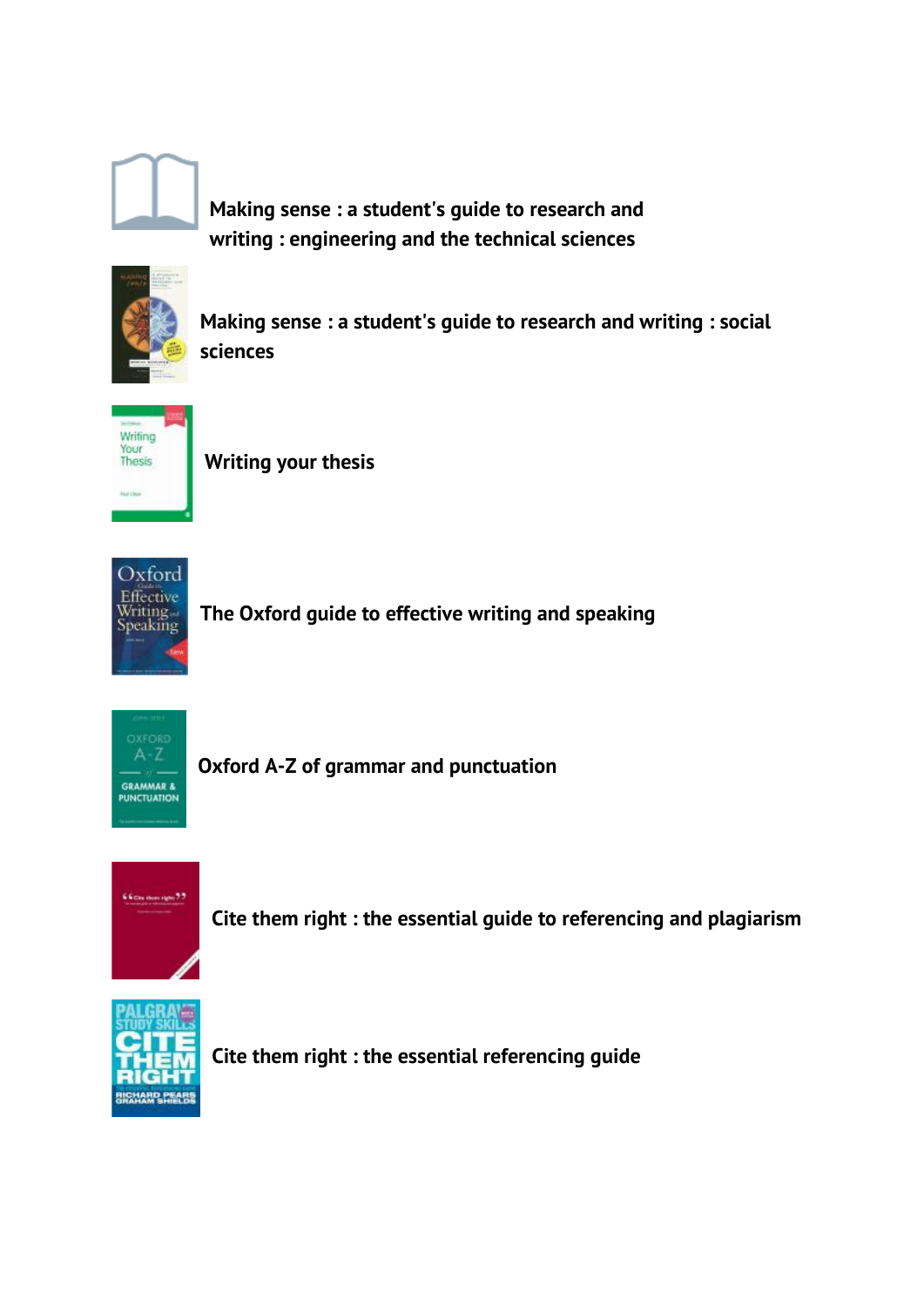

**[Surviving your dissertation : a comprehensive guide to content and](http://solo.bodleian.ox.ac.uk/primo-explore/fulldisplay?docid=oxfaleph015024695&context=L&vid=SOLO&lang=en_US&search_scope=LSCOP_STX&adaptor=Local%20Search%20Engine&isFrbr=true&tab=local&query=any,contains,Surviving%20your%20dissertation%20:%20a%20comprehensive%20guide%20to%20content%20and%20process%20/&offset=0)  [process](http://solo.bodleian.ox.ac.uk/primo-explore/fulldisplay?docid=oxfaleph015024695&context=L&vid=SOLO&lang=en_US&search_scope=LSCOP_STX&adaptor=Local%20Search%20Engine&isFrbr=true&tab=local&query=any,contains,Surviving%20your%20dissertation%20:%20a%20comprehensive%20guide%20to%20content%20and%20process%20/&offset=0)**



**[How to write a successful science thesis : the concise guide for](http://solo.bodleian.ox.ac.uk/primo-explore/fulldisplay?docid=oxfaleph016137923&context=L&vid=SOLO&lang=en_US&search_scope=LSCOP_STX&adaptor=Local%20Search%20Engine&tab=local&query=any,contains,How%20to%20write%20a%20successful%20science%20thesis%20:%20the%20concise%20guide%20for%20students%20/&offset=0)  [students](http://solo.bodleian.ox.ac.uk/primo-explore/fulldisplay?docid=oxfaleph016137923&context=L&vid=SOLO&lang=en_US&search_scope=LSCOP_STX&adaptor=Local%20Search%20Engine&tab=local&query=any,contains,How%20to%20write%20a%20successful%20science%20thesis%20:%20the%20concise%20guide%20for%20students%20/&offset=0)**



**[50 steps to improving your academic writing : study book](http://solo.bodleian.ox.ac.uk/primo-explore/fulldisplay?docid=oxfaleph019365085&context=L&vid=SOLO&lang=en_US&search_scope=LSCOP_STX&adaptor=Local%20Search%20Engine&tab=local&query=any,contains,50%20steps%20to%20improving%20your%20academic%20writing%20:%20study%20book%20/&offset=0)**



**[Legal writing](http://solo.bodleian.ox.ac.uk/primo-explore/fulldisplay?docid=oxfaleph017251075&context=L&vid=SOLO&lang=en_US&search_scope=LSCOP_STX&adaptor=Local%20Search%20Engine&isFrbr=true&tab=local&query=any,contains,Legal%20writing%20/&sortby=rank&facet=frbrgroupid,include,238853253&offset=0)**



**[The social life of criticism : gender, critical writing, and the politics](http://solo.bodleian.ox.ac.uk/primo-explore/fulldisplay?docid=oxfaleph021525454&context=L&vid=SOLO&lang=en_US&search_scope=LSCOP_STX&adaptor=Local%20Search%20Engine&isFrbr=true&tab=local&query=any,contains,The%20social%20life%20of%20criticism%20:%20gender,%20critical%20writing,%20and%20the%20politics%20of%20belonging%20/&offset=0)  [of belonging](http://solo.bodleian.ox.ac.uk/primo-explore/fulldisplay?docid=oxfaleph021525454&context=L&vid=SOLO&lang=en_US&search_scope=LSCOP_STX&adaptor=Local%20Search%20Engine&isFrbr=true&tab=local&query=any,contains,The%20social%20life%20of%20criticism%20:%20gender,%20critical%20writing,%20and%20the%20politics%20of%20belonging%20/&offset=0)**



**PhD [life : the UK student experience](http://solo.bodleian.ox.ac.uk/primo-explore/fulldisplay?docid=oxfaleph022249291&context=L&vid=SOLO&lang=en_US&search_scope=LSCOP_STX&adaptor=Local%20Search%20Engine&tab=local&query=any,contains,phd&sortby=rank&facet=tlevel,include,physical_item&offset=0)**



**PhD [: an uncommon guide to research, writing &](http://solo.bodleian.ox.ac.uk/primo-explore/fulldisplay?docid=oxfaleph020286980&context=L&vid=SOLO&lang=en_US&search_scope=LSCOP_STX&adaptor=Local%20Search%20Engine&tab=local&query=any,contains,phd&sortby=rank&facet=tlevel,include,physical_item&offset=0) PhD life**



**[A woman's guide to doctoral studies](http://solo.bodleian.ox.ac.uk/primo-explore/fulldisplay?docid=oxfaleph015232168&context=L&vid=SOLO&lang=en_US&search_scope=LSCOP_STX&adaptor=Local%20Search%20Engine&tab=local&query=any,contains,phd&sortby=rank&facet=tlevel,include,physical_item&offset=0)**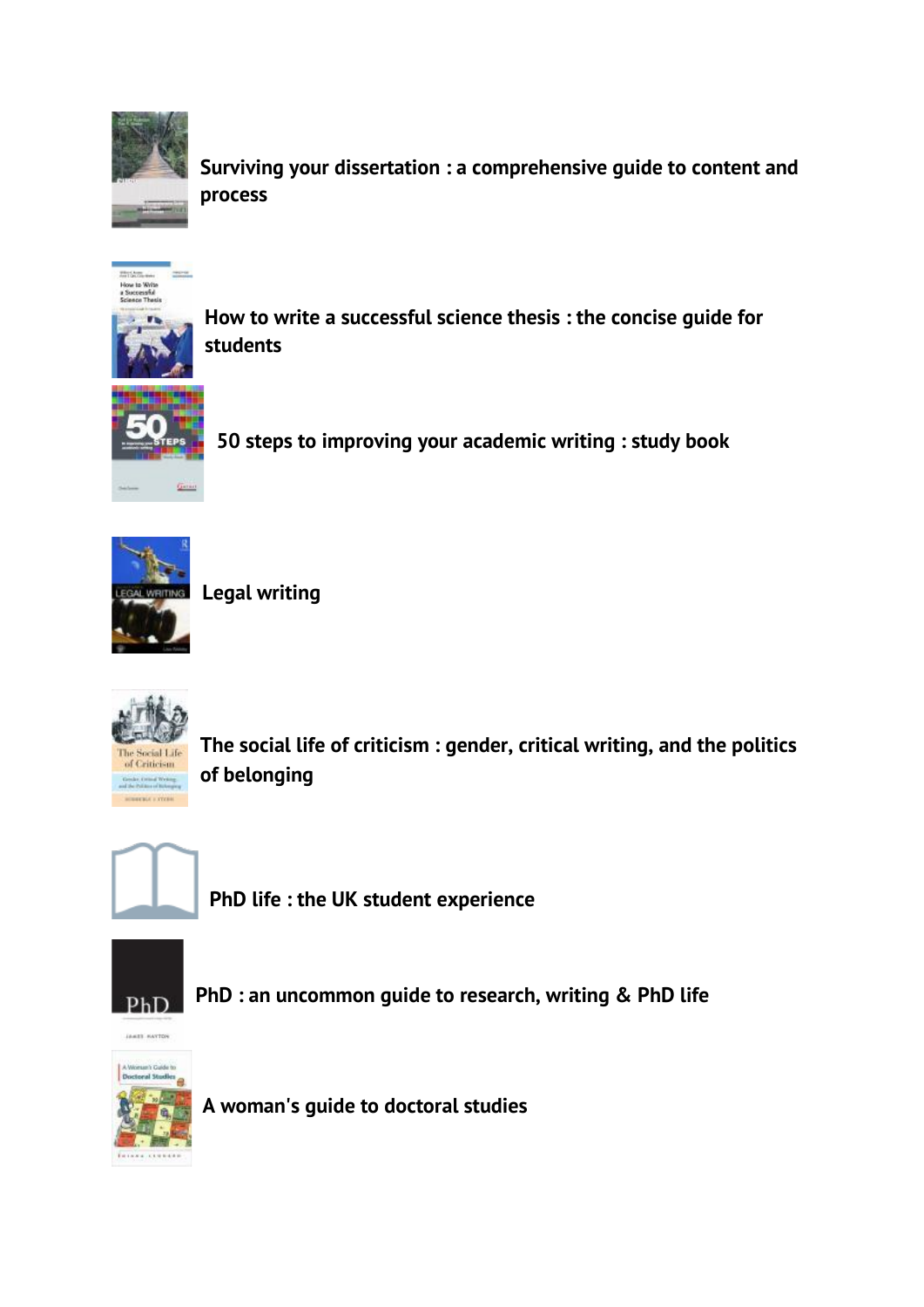

**[The postgraduate research handbook : succeed with your MA, MPhil,](http://solo.bodleian.ox.ac.uk/primo-explore/fulldisplay?docid=oxfaleph015175572&context=L&vid=SOLO&lang=en_US&search_scope=LSCOP_STX&adaptor=Local%20Search%20Engine&isFrbr=true&tab=local&query=any,contains,phd&sortby=rank&facet=frbrgroupid,include,238187558&offset=0)  [EdD and](http://solo.bodleian.ox.ac.uk/primo-explore/fulldisplay?docid=oxfaleph015175572&context=L&vid=SOLO&lang=en_US&search_scope=LSCOP_STX&adaptor=Local%20Search%20Engine&isFrbr=true&tab=local&query=any,contains,phd&sortby=rank&facet=frbrgroupid,include,238187558&offset=0) PhD**



**[How to get a PhD : a handbook for students and their supervisors](http://solo.bodleian.ox.ac.uk/primo-explore/fulldisplay?docid=oxfaleph010967007&context=L&vid=SOLO&lang=en_US&search_scope=LSCOP_STX&adaptor=Local%20Search%20Engine&isFrbr=true&tab=local&query=any,contains,phd&sortby=rank&facet=frbrgroupid,include,233966033&offset=0)**



**[Doing your masters dissertation : realizing your potential as a social](http://solo.bodleian.ox.ac.uk/primo-explore/fulldisplay?docid=oxfaleph015788896&context=L&vid=SOLO&lang=en_US&search_scope=LSCOP_STX&adaptor=Local%20Search%20Engine&tab=local&query=any,contains,masters&facet=tlevel,include,physical_item&offset=0)  [scientist](http://solo.bodleian.ox.ac.uk/primo-explore/fulldisplay?docid=oxfaleph015788896&context=L&vid=SOLO&lang=en_US&search_scope=LSCOP_STX&adaptor=Local%20Search%20Engine&tab=local&query=any,contains,masters&facet=tlevel,include,physical_item&offset=0)**



**[Gaining a Master's degree : how](http://solo.bodleian.ox.ac.uk/primo-explore/fulldisplay?docid=oxfaleph013169510&context=L&vid=SOLO&lang=en_US&search_scope=LSCOP_STX&adaptor=Local%20Search%20Engine&isFrbr=true&tab=local&query=any,contains,masters&facet=tlevel,include,physical_item&offset=0) to invest in your own future**



**[Range : how generalists triumph in a specialized world](https://solo.bodleian.ox.ac.uk/primo-explore/fulldisplay?docid=oxfaleph021820551&context=L&vid=SOLO&lang=en_US&search_scope=LSCOP_ALL&adaptor=Local%20Search%20Engine&isFrbr=true&tab=local&query=any,contains,Range%20:%20how%20generalists%20triumph%20in%20a%20specialized%20world&sortby=rank&facet=frbrgroupid,include,459162862&offset=0)**



**[Critical reading and writing for postgraduates](https://solo.bodleian.ox.ac.uk/primo-explore/fulldisplay?docid=oxfaleph022550281&context=L&vid=SOLO&lang=en_US&search_scope=LSCOP_ALL&adaptor=Local%20Search%20Engine&isFrbr=true&tab=local&query=any,contains,Critical%20Reading%20and%20Writing%20for%20Postgraduates&sortby=rank&facet=frbrgroupid,include,239014495&offset=0)**



**Connections essentials [: empowering college and career success](https://solo.bodleian.ox.ac.uk/primo-explore/fulldisplay?docid=oxfaleph022600694&context=L&vid=SOLO&lang=en_US&search_scope=LSCOP_ALL&adaptor=Local%20Search%20Engine&tab=local&query=any,contains,Connections%20Essentials&offset=0)**



**[What every postdoc needs to know](https://solo.bodleian.ox.ac.uk/primo-explore/fulldisplay?docid=oxfaleph020905198&context=L&vid=SOLO&lang=en_US&search_scope=LSCOP_ALL&adaptor=Local%20Search%20Engine&tab=local&query=any,contains,What%20every%20postdoc%20needs%20to%20know%20/%20Liz%20Elvidge,%20Emma%20Williams,%20Carol%20Spencely.&offset=0)**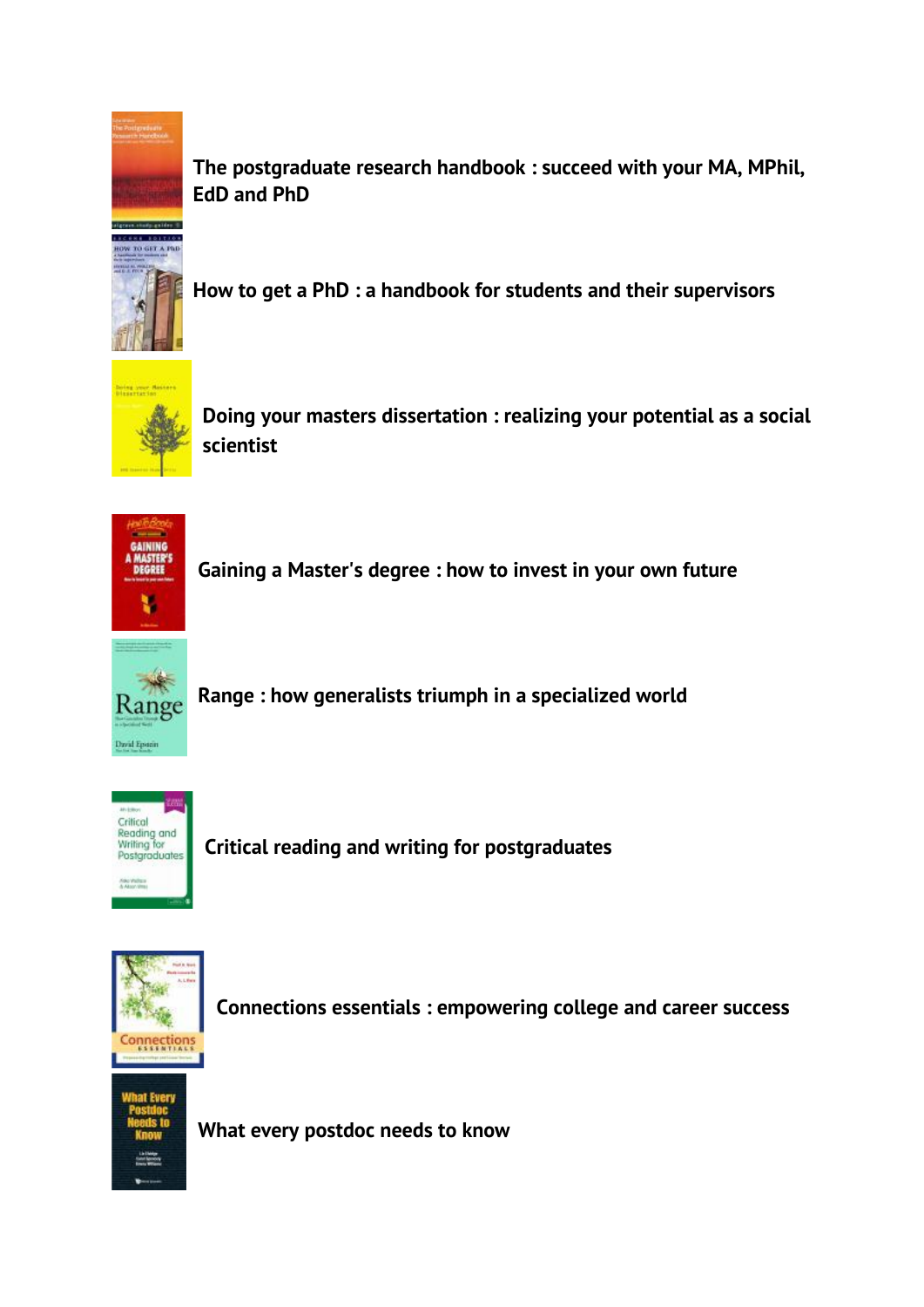

## **[Reading and note-making](https://solo.bodleian.ox.ac.uk/primo-explore/fulldisplay?docid=oxfaleph020382076&context=L&vid=SOLO&lang=en_US&search_scope=LSCOP_ALL&adaptor=Local%20Search%20Engine&tab=local&query=any,contains,Reading%20and%20note-making%20/%20Jeanne%20Godfrey.&offset=0)**



**Becoming a critical thinker : [for your university studies and beyond](https://solo.bodleian.ox.ac.uk/primo-explore/fulldisplay?docid=oxfaleph022521934&context=L&vid=SOLO&lang=en_US&search_scope=LSCOP_ALL&adaptor=Local%20Search%20Engine&tab=local&query=any,contains,Becoming%20a%20critical%20thinker%20:%20for%20your%20university%20studies%20and%20beyond%20/%20Sarah%20Birrell%20Ivory.&offset=0)**



**[Planning your dissertation](https://solo.bodleian.ox.ac.uk/primo-explore/fulldisplay?docid=oxfaleph022488981&context=L&vid=SOLO&lang=en_US&search_scope=LSCOP_ALL&adaptor=Local%20Search%20Engine&isFrbr=true&tab=local&query=any,contains,Planning%20your%20dissertation%20/%20Kate%20Williams.&sortby=rank&facet=frbrgroupid,include,241211442&offset=0)**

**Skills for success [: personal development and employability](https://solo.bodleian.ox.ac.uk/primo-explore/fulldisplay?docid=oxfaleph020201772&context=L&vid=SOLO&lang=en_US&search_scope=LSCOP_STX&adaptor=Local%20Search%20Engine&isFrbr=true&tab=local&query=any,contains,Skills%20for%20success&offset=0)**



**[The academic skills handbook](https://solo.bodleian.ox.ac.uk/primo-explore/fulldisplay?docid=oxfaleph021310800&context=L&vid=SOLO&lang=en_US&search_scope=LSCOP_STX&adaptor=Local%20Search%20Engine&isFrbr=true&tab=local&query=any,contains,The%20academic%20skills%20handbook&offset=0)**



**[Polish your academic writing](https://solo.bodleian.ox.ac.uk/primo-explore/fulldisplay?docid=oxfaleph022659332&context=L&vid=SOLO&lang=en_US&search_scope=LSCOP_STX&adaptor=Local%20Search%20Engine&isFrbr=true&tab=local&query=any,contains,Polish%20your%20academic%20writing&offset=0)**



**[Completing your PhD](https://solo.bodleian.ox.ac.uk/primo-explore/fulldisplay?docid=oxfaleph017786104&context=L&vid=SOLO&lang=en_US&search_scope=LSCOP_STX&adaptor=Local%20Search%20Engine&isFrbr=true&tab=local&query=any,contains,Completing%20your%20PhD&offset=0)**



**Stolen focus [: why you can't pay attention](https://solo.bodleian.ox.ac.uk/primo-explore/fulldisplay?docid=oxfaleph022738778&context=L&vid=SOLO&lang=en_US&search_scope=LSCOP_STX&adaptor=Local%20Search%20Engine&isFrbr=true&tab=local&query=any,contains,Stolen%20Focus&offset=0)**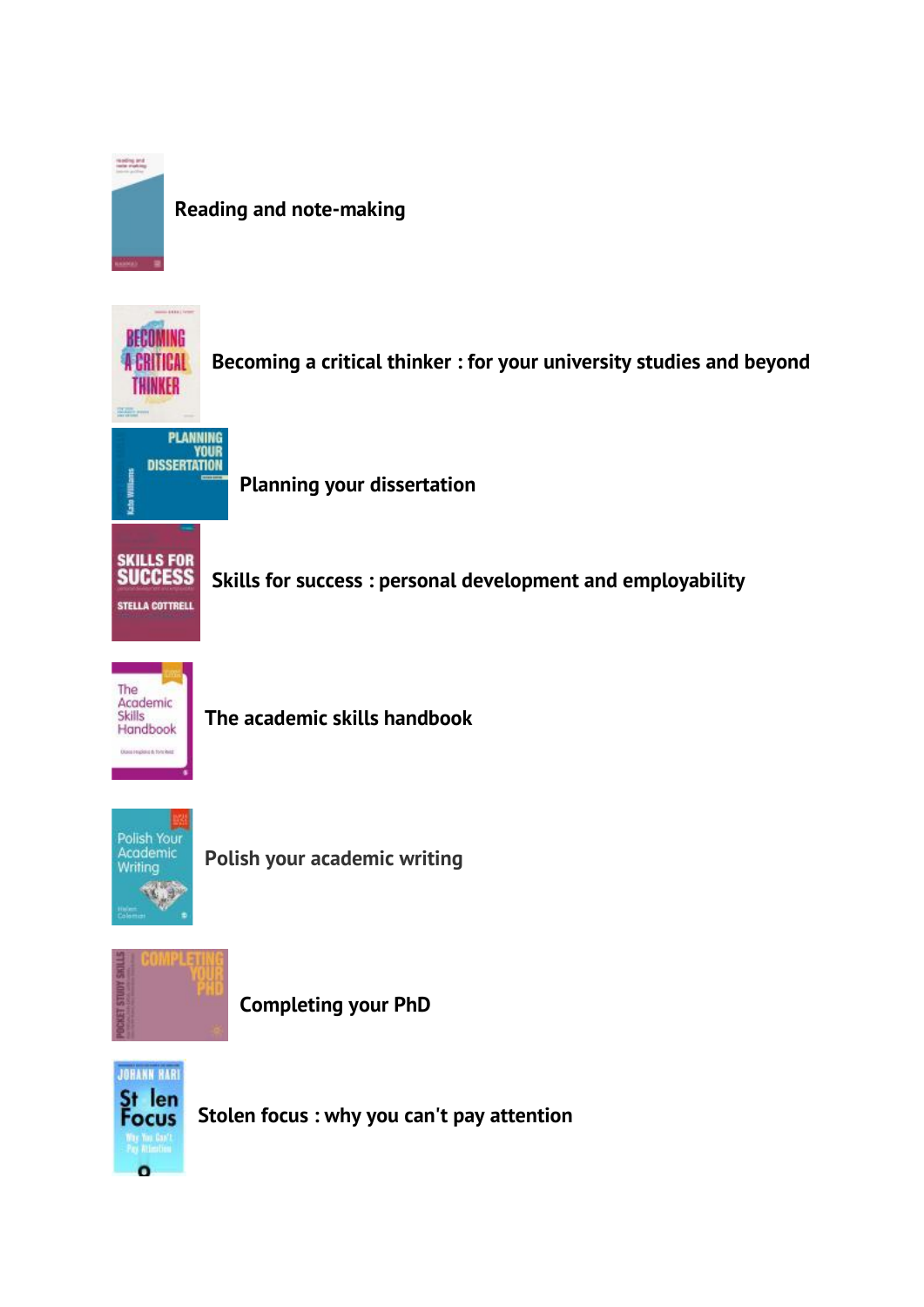

**[Systematic approaches to a successful literature review.](https://solo.bodleian.ox.ac.uk/primo-explore/fulldisplay?docid=oxfaleph022705449&context=L&vid=SOLO&lang=en_US&search_scope=LSCOP_STX&adaptor=Local%20Search%20Engine&isFrbr=true&tab=local&query=any,contains,Systematic%20approaches%20to%20a%20successful%20literature%20review.&offset=0)**



**[The good research guide](https://solo.bodleian.ox.ac.uk/primo-explore/fulldisplay?docid=oxfaleph022765250&context=L&vid=SOLO&lang=en_US&search_scope=LSCOP_STX&adaptor=Local%20Search%20Engine&tab=local&query=any,contains,The%20Good%20Research%20Guide&offset=0) : research methods for small-scale social [research](https://solo.bodleian.ox.ac.uk/primo-explore/fulldisplay?docid=oxfaleph022765250&context=L&vid=SOLO&lang=en_US&search_scope=LSCOP_STX&adaptor=Local%20Search%20Engine&tab=local&query=any,contains,The%20Good%20Research%20Guide&offset=0)**



**Better data visualizations [: a guide for scholars, researchers, and](https://solo.bodleian.ox.ac.uk/primo-explore/fulldisplay?docid=oxfaleph022738772&context=L&vid=SOLO&lang=en_US&search_scope=LSCOP_STX&adaptor=Local%20Search%20Engine&tab=local&query=any,contains,Better%20data%20visualizations&offset=0)  [wonks](https://solo.bodleian.ox.ac.uk/primo-explore/fulldisplay?docid=oxfaleph022738772&context=L&vid=SOLO&lang=en_US&search_scope=LSCOP_STX&adaptor=Local%20Search%20Engine&tab=local&query=any,contains,Better%20data%20visualizations&offset=0)**



**[Doing a systematic review](https://solo.bodleian.ox.ac.uk/primo-explore/fulldisplay?docid=oxfaleph021038932&context=L&vid=SOLO&lang=en_US&search_scope=LSCOP_STX&adaptor=Local%20Search%20Engine&isFrbr=true&tab=local&query=any,contains,Doing%20a%20systematic%20review%20:&offset=0) : a student's guide**



**[Social research methods](https://solo.bodleian.ox.ac.uk/primo-explore/fulldisplay?docid=oxfaleph019269111&context=L&vid=SOLO&lang=en_US&search_scope=LSCOP_STX&adaptor=Local%20Search%20Engine&isFrbr=true&tab=local&query=any,contains,Social%20research%20methods%20/&sortby=rank&facet=frbrgroupid,include,238150809&offset=0)**



**[Designing and conducting mixed methods research](https://solo.bodleian.ox.ac.uk/primo-explore/fulldisplay?docid=oxfaleph021416127&context=L&vid=SOLO&lang=en_US&search_scope=LSCOP_STX&adaptor=Local%20Search%20Engine&isFrbr=true&tab=local&query=any,contains,Designing%20and%20conducting%20mixed%20methods%20research%20/&offset=0)**



**[Case study research methods](https://solo.bodleian.ox.ac.uk/primo-explore/fulldisplay?docid=oxfaleph013830034&context=L&vid=SOLO&lang=en_US&search_scope=LSCOP_STX&adaptor=Local%20Search%20Engine&isFrbr=true&tab=local&query=any,contains,Case%20study%20research%20methods%20/&sortby=rank&facet=frbrgroupid,include,237282310&offset=0)**

**[Qualitative research methods](https://solo.bodleian.ox.ac.uk/primo-explore/fulldisplay?docid=oxfaleph015843407&context=L&vid=SOLO&lang=en_US&search_scope=LSCOP_STX&adaptor=Local%20Search%20Engine&isFrbr=true&tab=local&query=any,contains,Qualitative%20research%20methods%20/&offset=0)**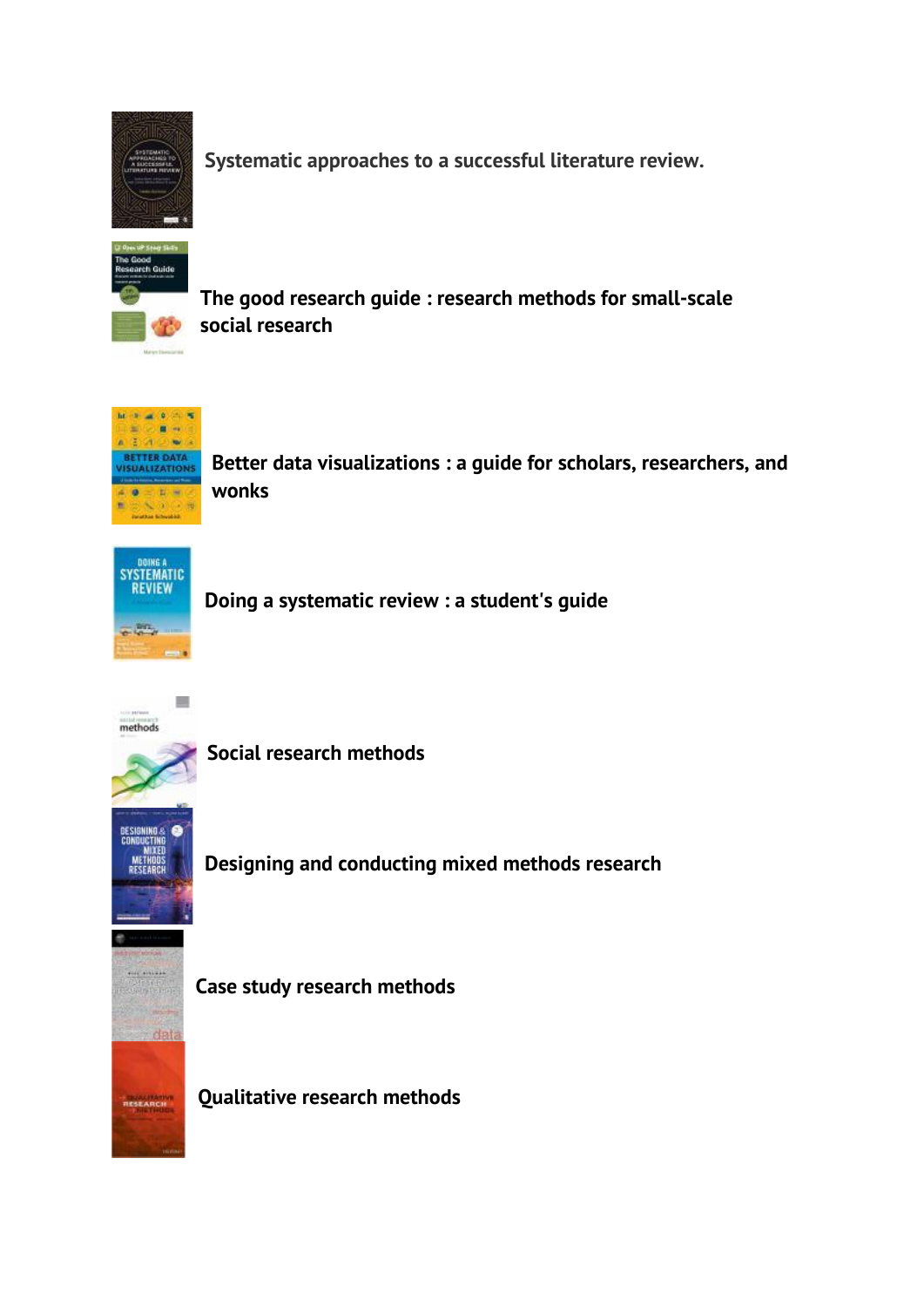

**Qualitative research practice [: a guide for social science students](https://solo.bodleian.ox.ac.uk/primo-explore/fulldisplay?docid=oxfaleph015529653&context=L&vid=SOLO&lang=en_US&search_scope=LSCOP_STX&adaptor=Local%20Search%20Engine&isFrbr=true&tab=local&query=any,contains,Qualitative%20research%20practice%20:&offset=0)  [and researchers](https://solo.bodleian.ox.ac.uk/primo-explore/fulldisplay?docid=oxfaleph015529653&context=L&vid=SOLO&lang=en_US&search_scope=LSCOP_STX&adaptor=Local%20Search%20Engine&isFrbr=true&tab=local&query=any,contains,Qualitative%20research%20practice%20:&offset=0)**



**[Python machine learning](https://solo.bodleian.ox.ac.uk/primo-explore/fulldisplay?docid=oxfaleph021010809&context=L&vid=SOLO&lang=en_US&search_scope=LSCOP_ALL&adaptor=Local%20Search%20Engine&isFrbr=true&tab=local&query=any,contains,Python%20machine%20learning%20:&sortby=rank&facet=frbrgroupid,include,373179047&offset=0) : machine learning and deep learning with [Python, scikit-learn, and TensorFlow](https://solo.bodleian.ox.ac.uk/primo-explore/fulldisplay?docid=oxfaleph021010809&context=L&vid=SOLO&lang=en_US&search_scope=LSCOP_ALL&adaptor=Local%20Search%20Engine&isFrbr=true&tab=local&query=any,contains,Python%20machine%20learning%20:&sortby=rank&facet=frbrgroupid,include,373179047&offset=0)**



**Deep [learning with Python](https://solo.bodleian.ox.ac.uk/primo-explore/fulldisplay?docid=oxfaleph021357230&context=L&vid=SOLO&lang=en_US&search_scope=LSCOP_STX&adaptor=Local%20Search%20Engine&tab=local&query=any,contains,Deep%20learning%20with%20Python&offset=0)**



**[Fundamentals of deep learning](https://solo.bodleian.ox.ac.uk/primo-explore/fulldisplay?docid=oxfaleph020929836&context=L&vid=SOLO&lang=en_US&search_scope=LSCOP_ALL&adaptor=Local%20Search%20Engine&tab=local&query=any,contains,Fundamentals%20of%20deep%20learning%20:&facet=tlevel,include,physical_item&offset=0) : designing next-generation [machine intelligence algorithms](https://solo.bodleian.ox.ac.uk/primo-explore/fulldisplay?docid=oxfaleph020929836&context=L&vid=SOLO&lang=en_US&search_scope=LSCOP_ALL&adaptor=Local%20Search%20Engine&tab=local&query=any,contains,Fundamentals%20of%20deep%20learning%20:&facet=tlevel,include,physical_item&offset=0)**



**[Deep learning](https://solo.bodleian.ox.ac.uk/primo-explore/fulldisplay?docid=oxfaleph020782609&context=L&vid=SOLO&lang=en_US&search_scope=LSCOP_ALL&adaptor=Local%20Search%20Engine&isFrbr=true&tab=local&query=any,contains,Deep%20learning%20/&sortby=rank&facet=frbrgroupid,include,352359118&offset=0)**



**[Case in point : complete case interview preparation](https://solo.bodleian.ox.ac.uk/primo-explore/fulldisplay?docid=oxfaleph022003411&context=L&vid=SOLO&lang=en_US&search_scope=LSCOP_ALL&adaptor=Local%20Search%20Engine&isFrbr=true&tab=local&query=any,contains,Case%20in%20point%20:%20complete%20case%20interview%20preparation%20/%20Marc%20P.%20Cosentino.&sortby=rank&facet=frbrgroupid,include,239037501&offset=0)**



**[Indistractable : how to control your attention and choose your life](https://solo.bodleian.ox.ac.uk/primo-explore/fulldisplay?docid=oxfaleph022643208&context=L&vid=SOLO&lang=en_US&search_scope=LSCOP_STX&adaptor=Local%20Search%20Engine&isFrbr=true&tab=local&query=any,contains,Indistractable%20:%20how%20to%20control%20your%20attention%20and%20choose%20your%20life&offset=0)**